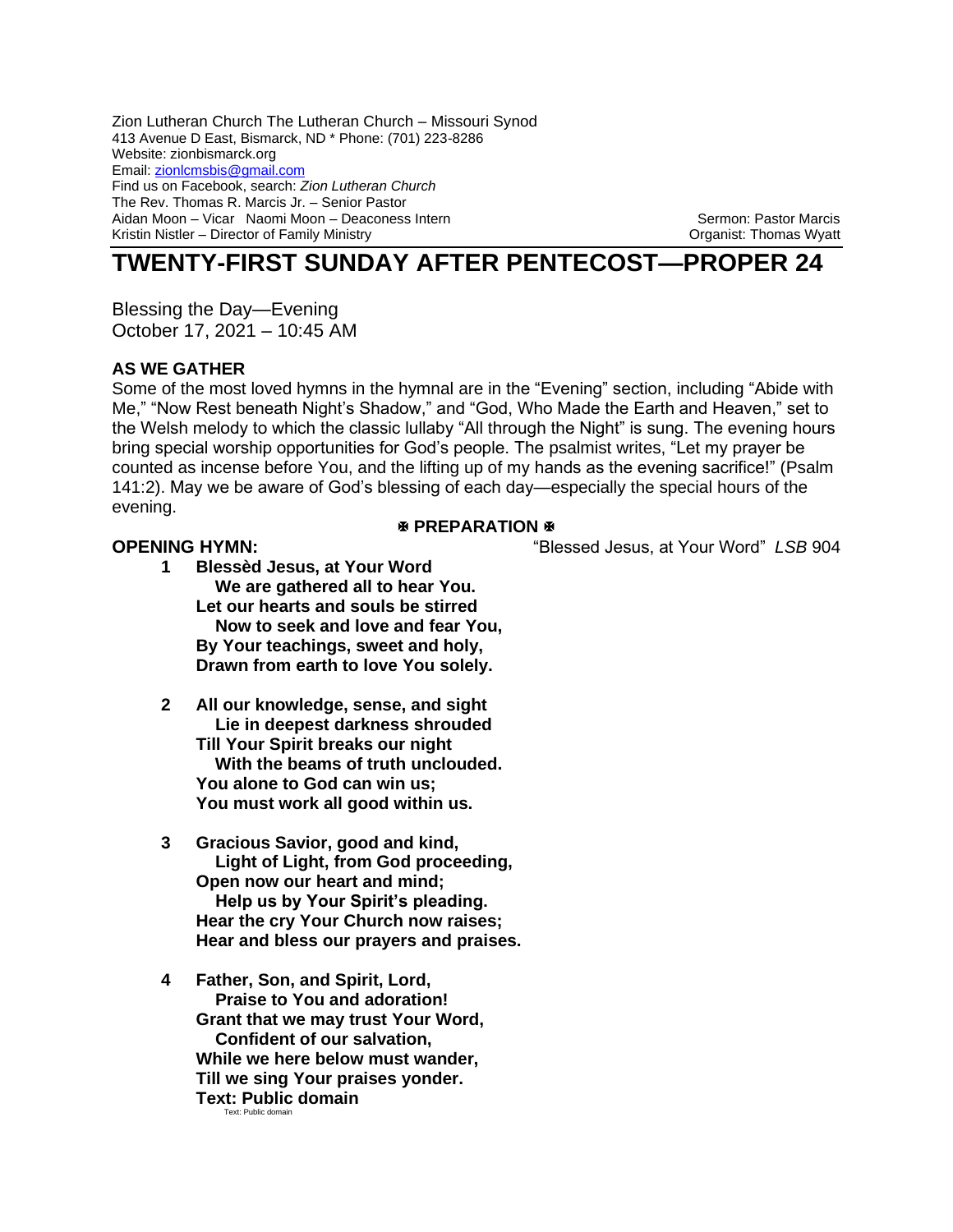### **INVOCATION**

Pastor: In the name of the Father and of the Son and of the Holy Spirit. **People Amen.**

### **OPENING SENTENCES** *Psalm 92:1–4; 93:5*

- Pastor: It is good to give thanks to the LORD, to sing praises to Your name, O Most High; **People: to declare Your steadfast love in the morning, and Your faithfulness by night, to the music of the lute and the harp, to the melody of the lyre.**
- Pastor: For You, O LORD, have made me glad by Your work;
- **People: at the works of Your hands I sing for joy.**
- Pastor: Your decrees are very trustworthy;

**People: holiness befits Your house, O LORD, forevermore.**

### **CONFESSION AND ABSOLUTION**

- Pastor: It is good and right that we should make confession of our sins. The section on "Confession" in the Small Catechism informs and directs us with these words, which summarizes it well.
- **People: Confession has two parts. First, that we confess our sins, and second, that we receive absolution, that is, forgiveness, from the pastor as from God Himself, not doubting, but firmly believing that by it our sins are forgiven before God in heaven.**
- Pastor: Humble yourselves then before God, confess your sins to Him, and implore His forgiveness.
- **People: O almighty God, merciful Father, I, a troubled and penitent sinner, confess to You all my sins and iniquities with which I have ever offended You and justly deserved Your present and eternal punishment. By nature, I am a sinful creature. By thought, word, and deed, I have continually transgressed Your law. For the sake of the sufferings and death of Your Son, Jesus Christ, be gracious and merciful to me, a penitent and contrite being. Forgive me all my sins, and grant me the power of Your Holy Spirit that I may amend my sinful life.**
- Pastor: God be gracious to you and strengthen your faith.
- **People: Amen.**
- Pastor: As you believe, so let it be. As a called and ordained servant Christ, and by His authority, I therefore forgive you all your sins in the name of the Father and of the Son and of the Holy Spirit.
- **People: Amen.**

### **WORD**

**INTROIT** *Psalm 34:1–4, 17; antiphon: v. 18* Pastor: The LORD is near to the brokenhearted and saves the crushed in spirit. **People: I will bless the LORD at all times; His praise shall continually be in my mouth.**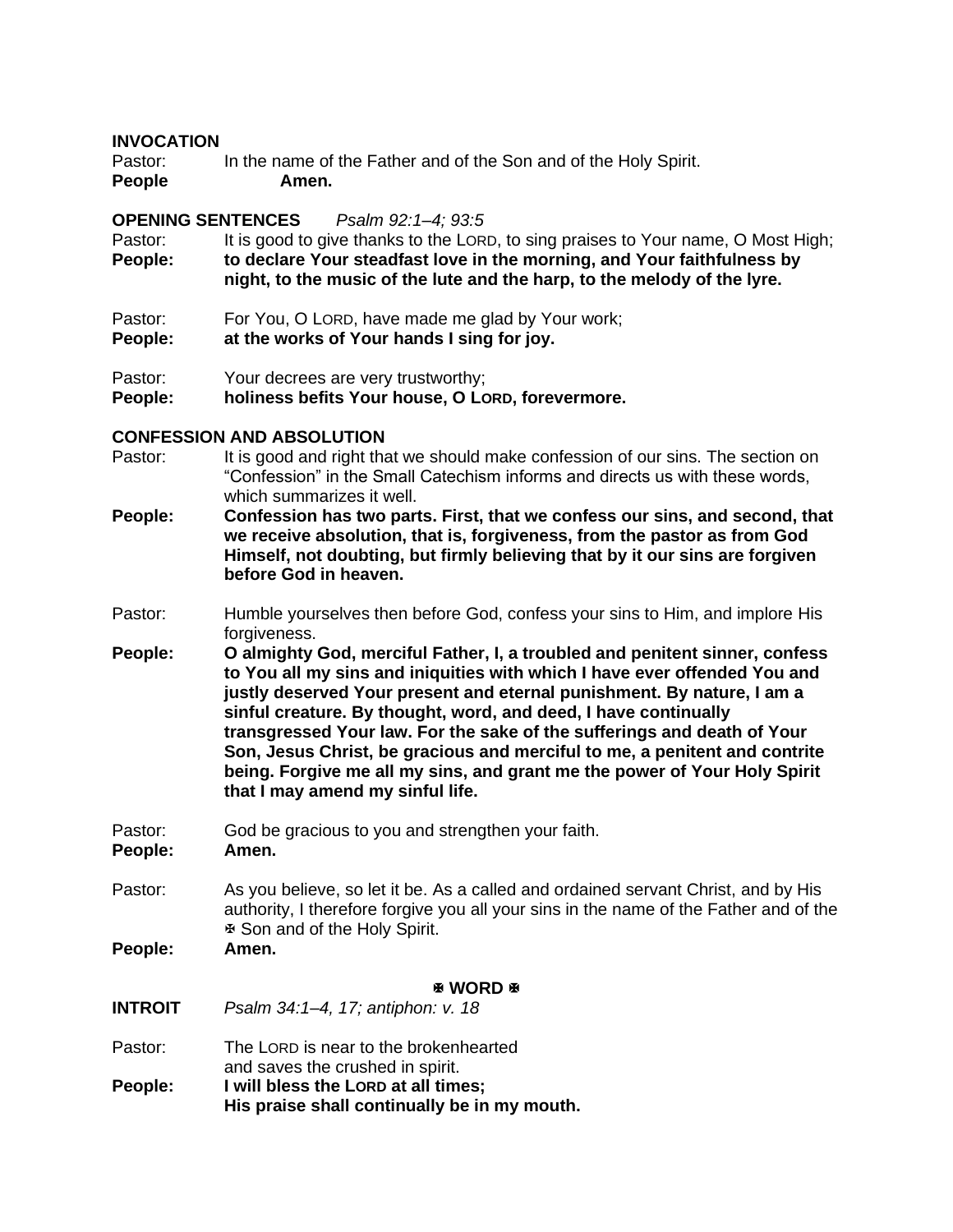Pastor: My soul makes its boast in the LORD; let the humble hear and be glad.

**People: Oh, magnify the LORD with me, and let us exalt His name together!**

Pastor: I sought the LORD, and He answered me and delivered me from all my fears. **People: When the righteous cry for help, the LORD hears**

**and delivers them out of all their troubles.**

**Glory be to the Father and to the Son and to the Holy Spirit; as it was in the beginning, is now, and will be forever. Amen.**

Pastor: The LORD is near to the brokenhearted and saves the crushed in spirit.

**Song** "Worthy Is the Lamb / Crown Him With Many Crowns"

**Thank you for the cross Lord Thank you for the price You paid Bearing all my sin and shame In love You came And gave amazing grace**

**Thank you for this love Lord Thank you for the nail pierced hands Washed me in Your cleansing flow Now all I know Your forgiveness and embrace**

**Worthy is the Lamb Seated on the throne Crown You now with many crown You reign victorious High and lifted up Jesus Son of God The Darling of Heaven crucified Worthy is the Lamb Worthy is the Lamb**

**Crown him with many crowns, The Lamb upon his throne, Hark! how the heavenly anthem drowns All music but its own. Awake, my soul, and sing**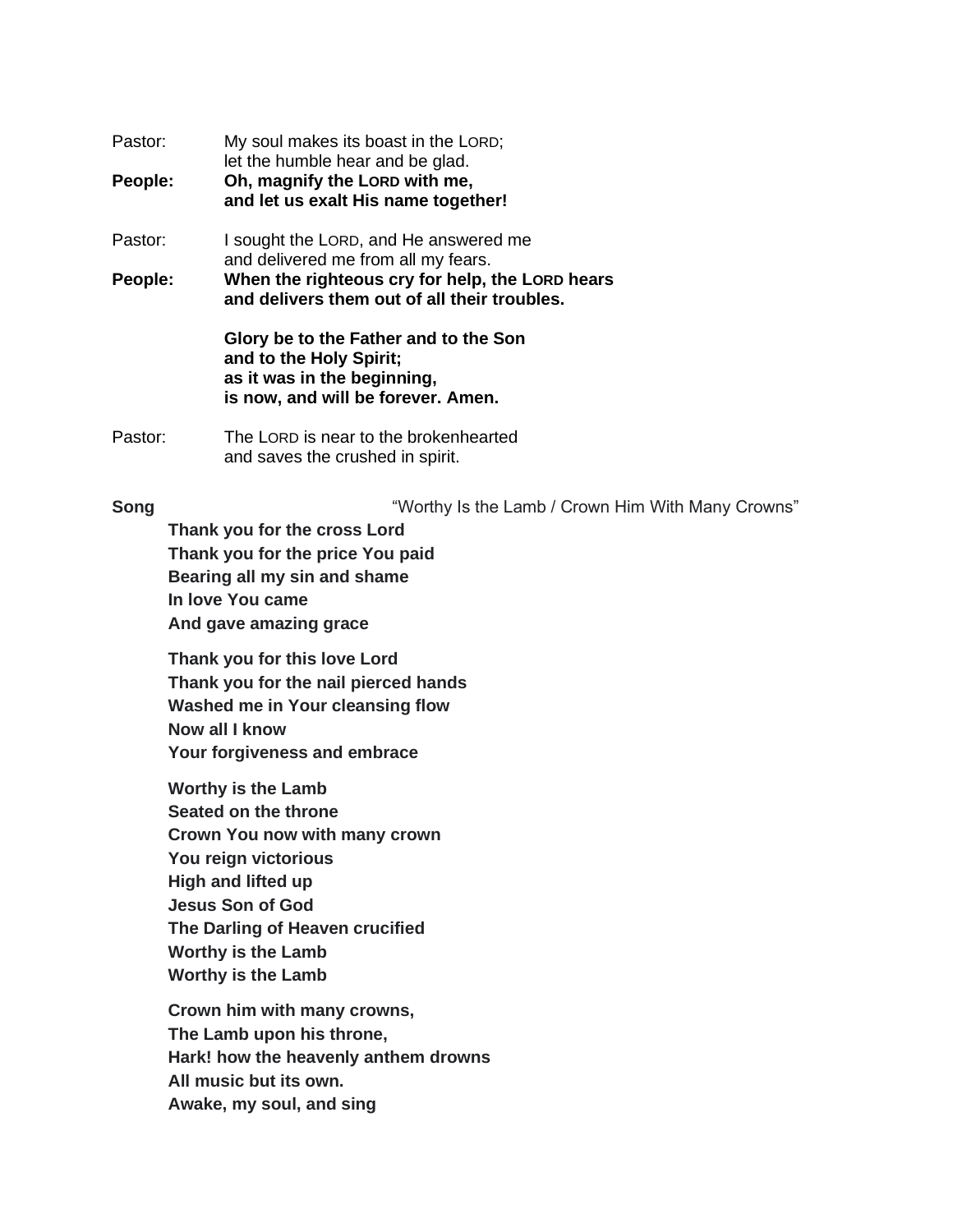**Of him who died for thee, And hail him as thy matchless King Through all eternity.**

**Thank you for the cross Lord Thank you for the price You paid Bearing all my sin and shame In love You came And gave amazing grace**

**Thank you for this love Lord Thank you for the nail pierced hands Washed me in Your cleansing flow Now all I know Your forgiveness and embrace**

**Worthy is the Lamb Seated on the throne Crown You now with many crown You reign victorious High and lifted up Jesus Son of God The Darling of Heaven crucified Worthy is the Lamb Worthy is the Lamb**

**Crown him with many crowns, The Lamb upon his throne, Hark! how the heavenly anthem drowns All music but its own. Awake, my soul, and sing Of him who died for thee, And hail him as thy matchless King Through all eternity.**

**Crown him the Lord of life, Who triumphed o'er the grave, And rose victorious in the strife For those he came to save. His glories now we sing, Who died, and rose on high, Who died, eternal life to bring, And lives that death may die.**

**Crown him the Lord of peace, Whose power a scepter sways**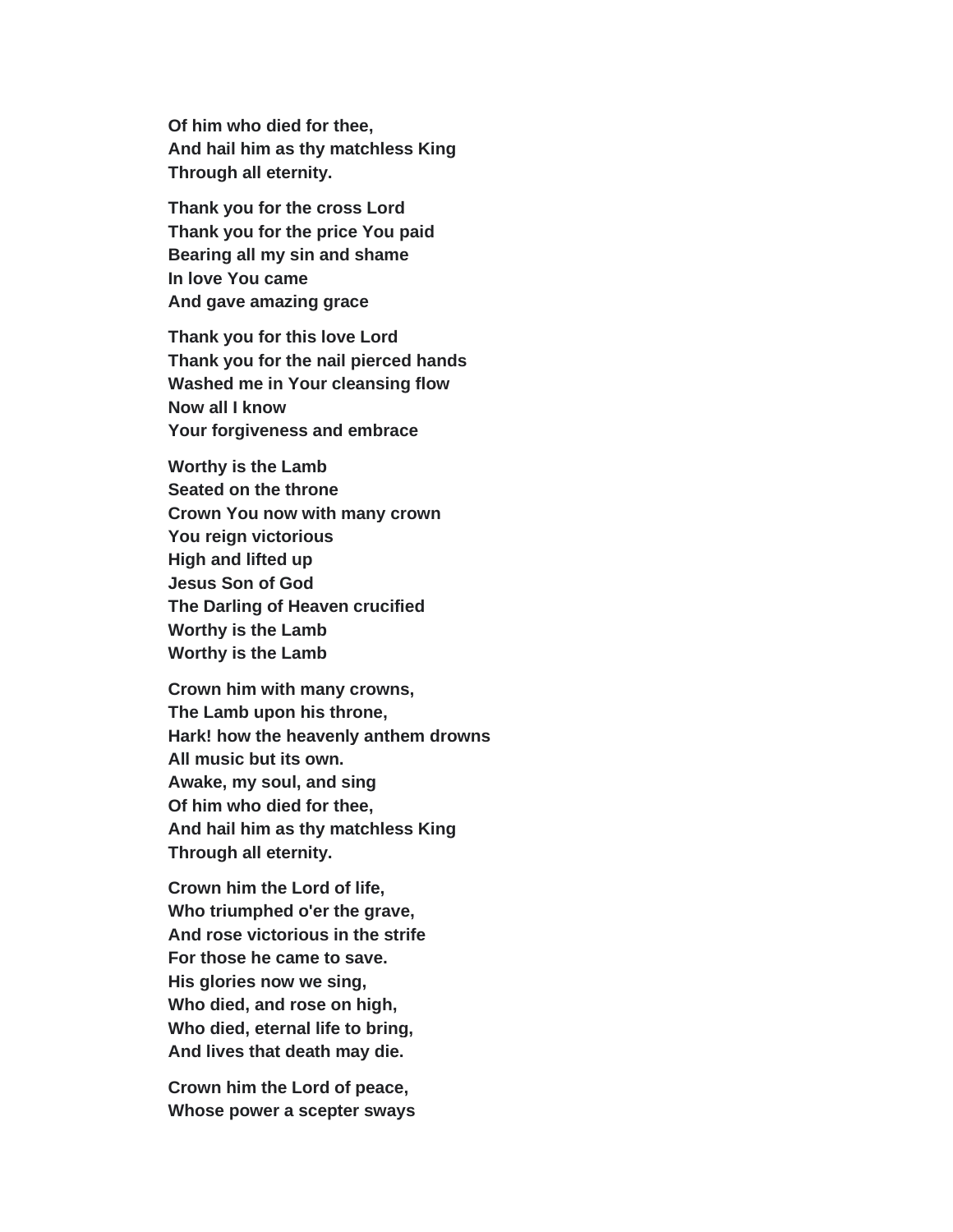**From pole to pole, that wars may cease, And all be prayer and praise. His reign shall know no end, And round his pierced feet Fair flowers of paradise extend Their fragrance ever sweet.**

# **SALUTATION**

Pastor: The Lord be with you. **People: And also with you.**

### **PRAYER OF THE DAY**

Pastor: Let us pray. O God, Your divine wisdom sets in order all things in heaven and on earth. Put away from us all things hurtful and give us those things that are beneficial for us; through Jesus Christ, Your Son, our Lord, who lives and reigns with You and the Holy Spirit, one God, now and forever.

**People: Amen.**

# **THE OLD TESTEMENT –** *Ecclesiastes 5:10-20*

He who loves money will not be satisfied with money, nor he who loves wealth with his income; this also is vanity. When goods increase, they increase who eat them, and what advantage has their owner but to see them with his eyes? Sweet is the sleep of a laborer, whether he eats little or much, but the full stomach of the rich will not let him sleep. There is a grievous evil that I have seen under the sun: riches were kept by their owner to his hurt, and those riches were lost in a bad venture. And he is father of a son, but he has nothing in his hand. As he came from his mother's womb he shall go again, naked as he came, and shall take nothing for his toil that he may carry away in his hand. This also is a grievous evil: just as he came, so shall he go, and what gain is there to him who toils for the wind? Moreover, all his days he eats in darkness in much vexation and sickness and anger. Behold, what I have seen to be good and fitting is to eat and drink and find enjoyment in all the toil with which one toils under the sun the few days of his life that God has given him, for this is his lot. Everyone also to whom God has given wealth and possessions and power to enjoy them, and to accept his lot and rejoice in his toil—this is the gift of God. For he will not much remember the days of his life because God keeps him occupied with joy in his heart.

Lector: This is the Word of the Lord. **People: Thanks be to God.**

## **EPISTLE READING –** *Hebrews 4:1-6*

Therefore, while the promise of entering his rest still stands, let us fear lest any of you should seem to have failed to reach it. For good news came to us just as to them, but the message they heard did not benefit them, because they were not united by faith with those who listened. For we who have believed enter that rest, as he has said, "As I swore in my wrath, They shall not enter my rest," although his works were finished from the foundation of the world. For he has somewhere spoken of the seventh day in this way: "And God rested on the seventh day from all his works." And again in this passage he said, "They shall not enter my rest." Since therefore it remains for some to enter it, and those who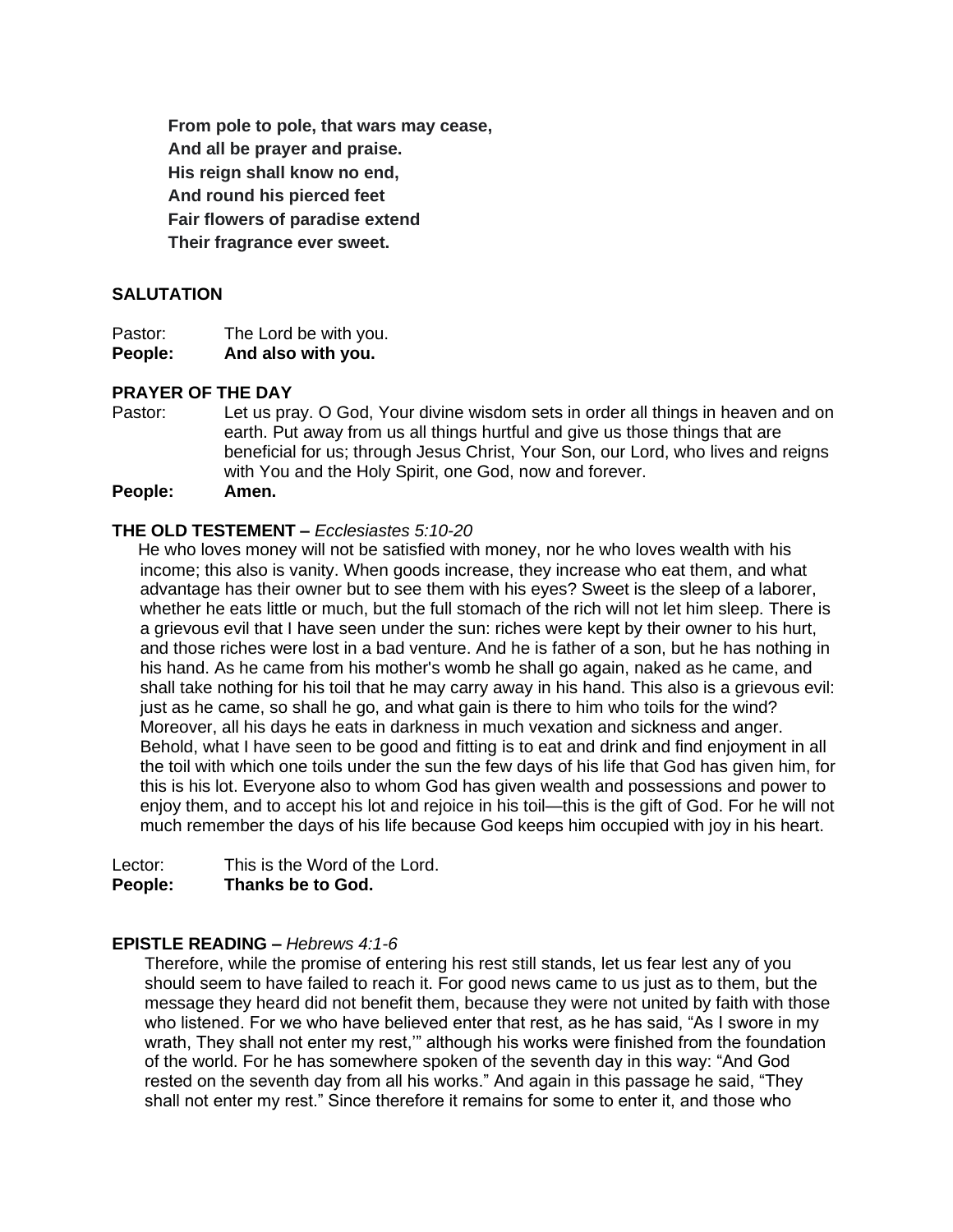formerly received the good news failed to enter because of disobedience, again he appoints a certain day, "Today," saying through David so long afterward, in the words already quoted, "Today, if you hear his voice, do not harden your hearts." For if Joshua had given them rest, God would not have spoken of another day later on. So then, there remains a Sabbath rest for the people of God, for whoever has entered God's rest has also rested from his works as God did from his. Let us therefore strive to enter that rest, so that no one may fall by the same sort of disobedience. For the word of God is living and active, sharper than any two-edged sword, piercing to the division of soul and of spirit, of joints and of marrow, and discerning the thoughts and intentions of the heart. And no creature is hidden from his sight, but all are naked and exposed to the eyes of him to whom we must give account. Jesus the Great High Priest Since then we have a great high priest who has passed through the heavens, Jesus, the Son of God, let us hold fast our confession. For we do not have a high priest who is unable to sympathize with our weaknesses, but one who in every respect has been tempted as we are, yet without sin. Let us then with confidence draw near to the throne of grace, that we may receive mercy and find grace to help in time of need.

- Lector: This is the Word of the Lord. **People: Thanks be to God.**
- **VERSE Alleluia. With man it is impossible, but not with God. For all things are possible with God. Alleluia.**

**HOLY GOSPEL** *Mark 10:23–31* (With God all things are possible.)

Pastor: The Holy Gospel according to St. Mark, the tenth chapter. **People: Glory to You, O Lord.**

And Jesus looked around and said to his disciples, "How difficult it will be for those who have wealth to enter the kingdom of God!" And the disciples were amazed at his words. But Jesus said to them again, "Children, how difficult it is to enter the kingdom of God! It is easier for a camel to go through the eye of a needle than for a rich person to enter the kingdom of God." And they were exceedingly astonished, and said to him, "Then who can be saved?" Jesus looked at them and said, "With man it is impossible, but not with God. For all things are possible with God." Peter began to say to him, "See, we have left everything and followed you." Jesus said, "Truly, I say to you, there is no one who has left house or brothers or sisters or mother or father or children or lands, for my sake and for the gospel, who will not receive a hundredfold now in this time, houses and brothers and sisters and mothers and children and lands, with persecutions, and in the age to come eternal life. But many who are first will be last, and the last first."

Pastor: This is the Gospel of the Lord. **People: Praise to You, O Christ.**

**1 My hope is built on nothing less Than Jesus' blood and righteousness; No merit of my own I claim But wholly lean on Jesus' name. Refrain**

**Ref On Christ, the solid rock, I stand;**

**HYMN OF THE DAY** THE **MY** THE **DAY** THE **MULLE OF A SET AND METALLY SET ASSESS** THE MY Hope is Built on Nothing Less" *LSB 575*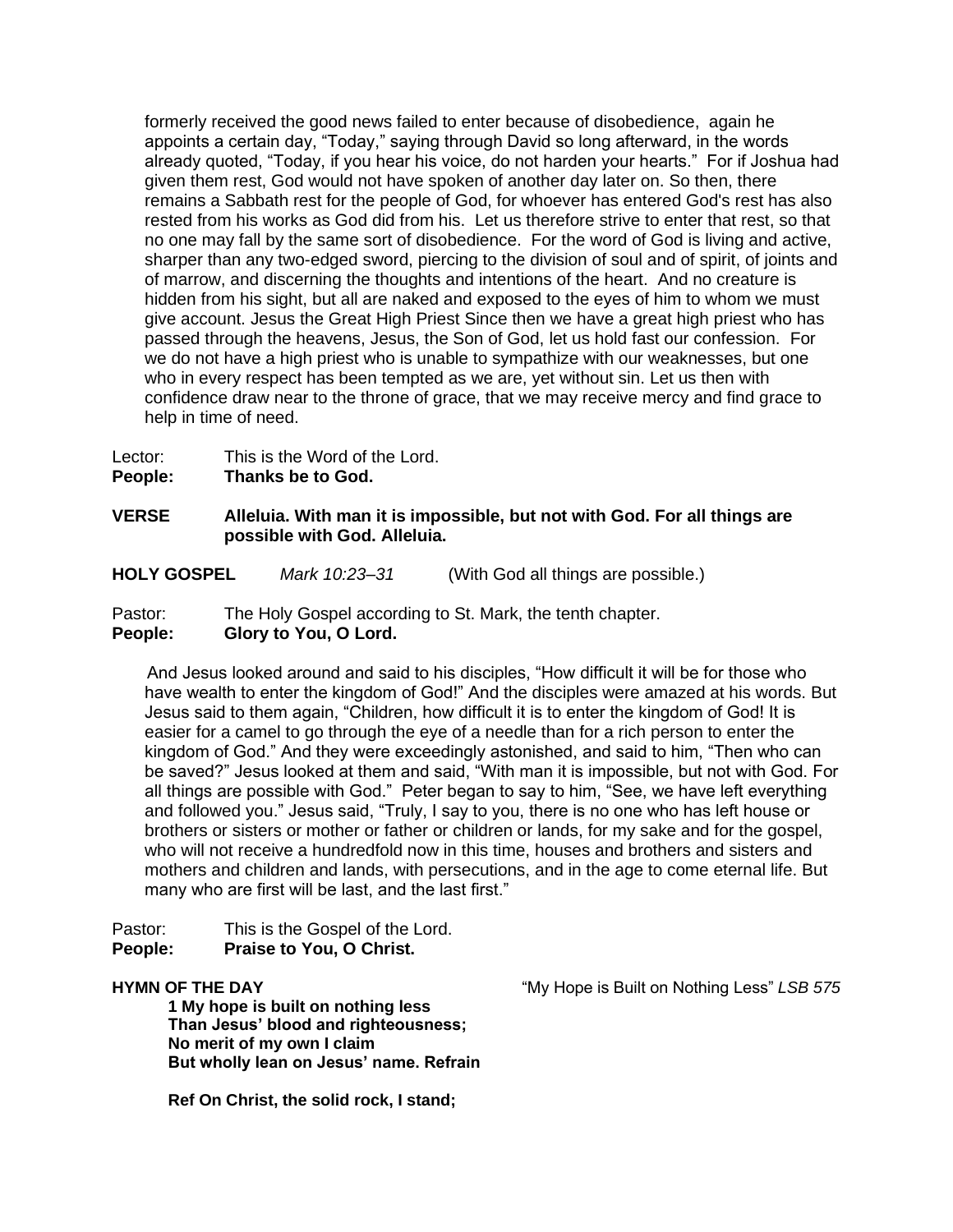**All other ground is sinking sand.**

**2 When darkness veils His lovely face, I rest on His unchanging grace; In ev'ry high and stormy gale My anchor holds within the veil. Refrain**

**3 His oath, His covenant and blood Support me in the raging flood; When ev'ry earthly prop gives way, He then is all my hope and stay. Refrain**

**4 When He shall come with trumpet sound, Oh, may I then in Him be found, Clothed in His righteousness alone, Redeemed to stand before His throne! Refrain**

Text: Public doma

**THE SERMON** "Cutting Through the Gobbledygook" Hebrews 4:12-13

- **1 Amazing grace—how sweet the sound— That saved a wretch like me! I once was lost but now am found,**
- **Was blind but now I see!**
- **2 The Lord has promised good to me, His Word my hope secures; He will my shield and portion be As long as life endures.**
- **3 Through many dangers, toils, and snares I have already come; His grace has brought me safe thus far, His grace will lead me home.**
- **4 Yes, when this flesh and heart shall fail And mortal life shall cease, Amazing grace shall then prevail In heaven's joy and peace.**
- **5 When we've been there ten thousand years, Bright shining as the sun, We've no less days to sing God's praise Than when we'd first begun.**

Text: Public domain

### **APOSTLES' CREED**

**I believe in God, the Father Almighty, maker of heaven and earth.**

**HYMN** "Amazing Grace" *LSB* 744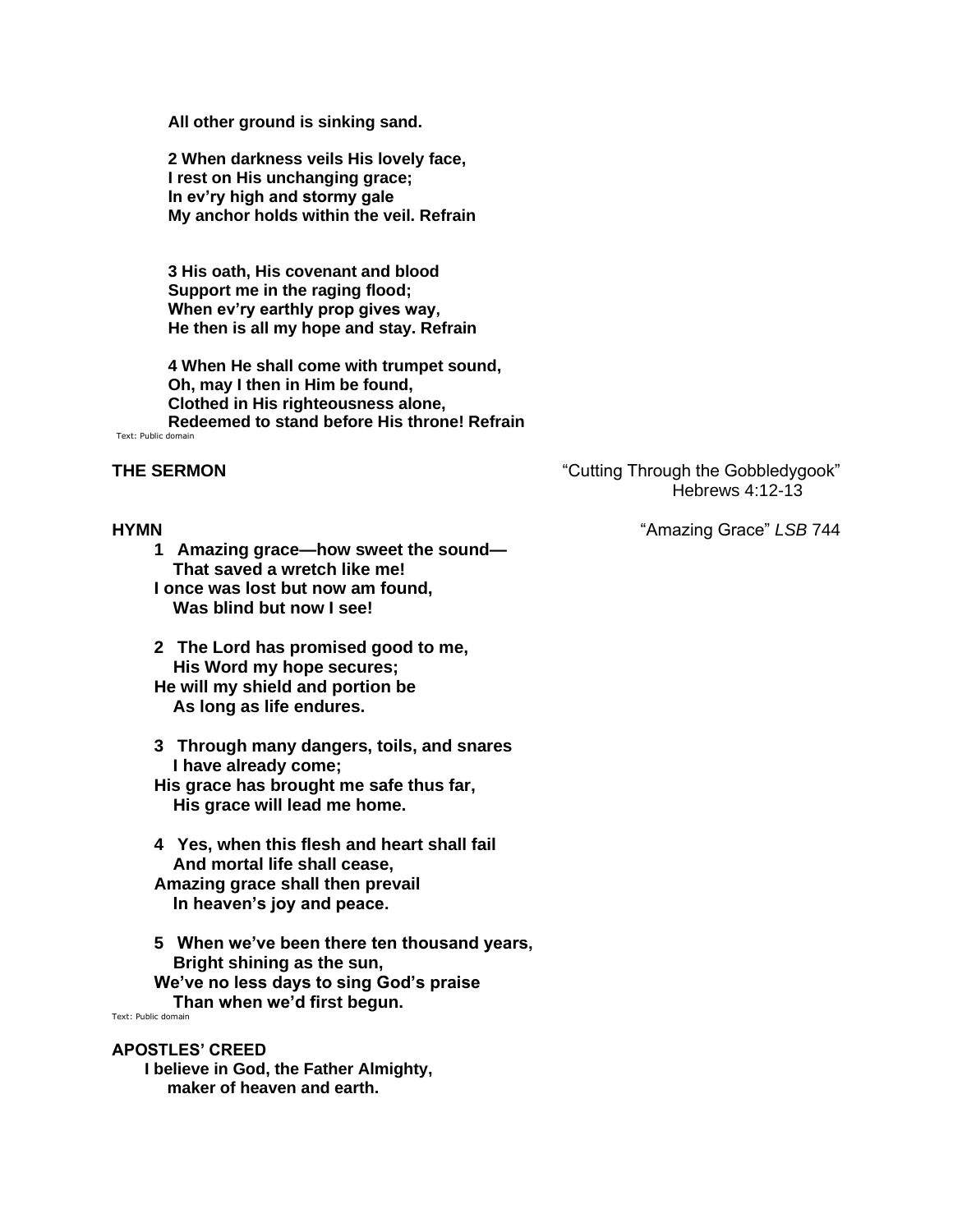**And in Jesus Christ, His only Son, our Lord, who was conceived by the Holy Spirit, born of the virgin Mary, suffered under Pontius Pilate, was crucified, died and was buried. He descended into hell. The third day He rose again from the dead. He ascended into heaven and sits at the right hand of God the Father Almighty. From thence He will come to judge the living and the dead.**

**I believe in the Holy Spirit, the holy Christian Church, the communion of saints, the forgiveness of sins, the resurrection of the body, and the life everlasting. Amen.**

### **PRAYER OF THE CHURCH**

| Pastor: | Lord, in Your mercy, |
|---------|----------------------|
| People: | hear our prayer.     |

# **OFFERING**

**Bless the Lord, O my soul, O my soul, worship His holy Name. Sing like never before, O my soul. I'll worship Your holy Name.**

**The sun comes up, it's a new day dawning; It's time to sing Your song again. Whatever may pass and whatever lies before me, Let me be singing when the evening comes.**

**Bless the Lord, O my soul, O my soul, worship His holy Name. Sing like never before, O my soul. I'll worship Your holy Name.**

**You're rich in love and You're slow to anger, Your Name is great and Your heart is kind; For all Your goodness I will keep on singing, Ten thousand reasons for my heart to find.**

**Bless the Lord, O my soul, O my soul, worship His holy Name. Sing like never before, O my soul. I'll worship Your holy Name.**

**SONG**  $\blacksquare$  "10,000 Reasons"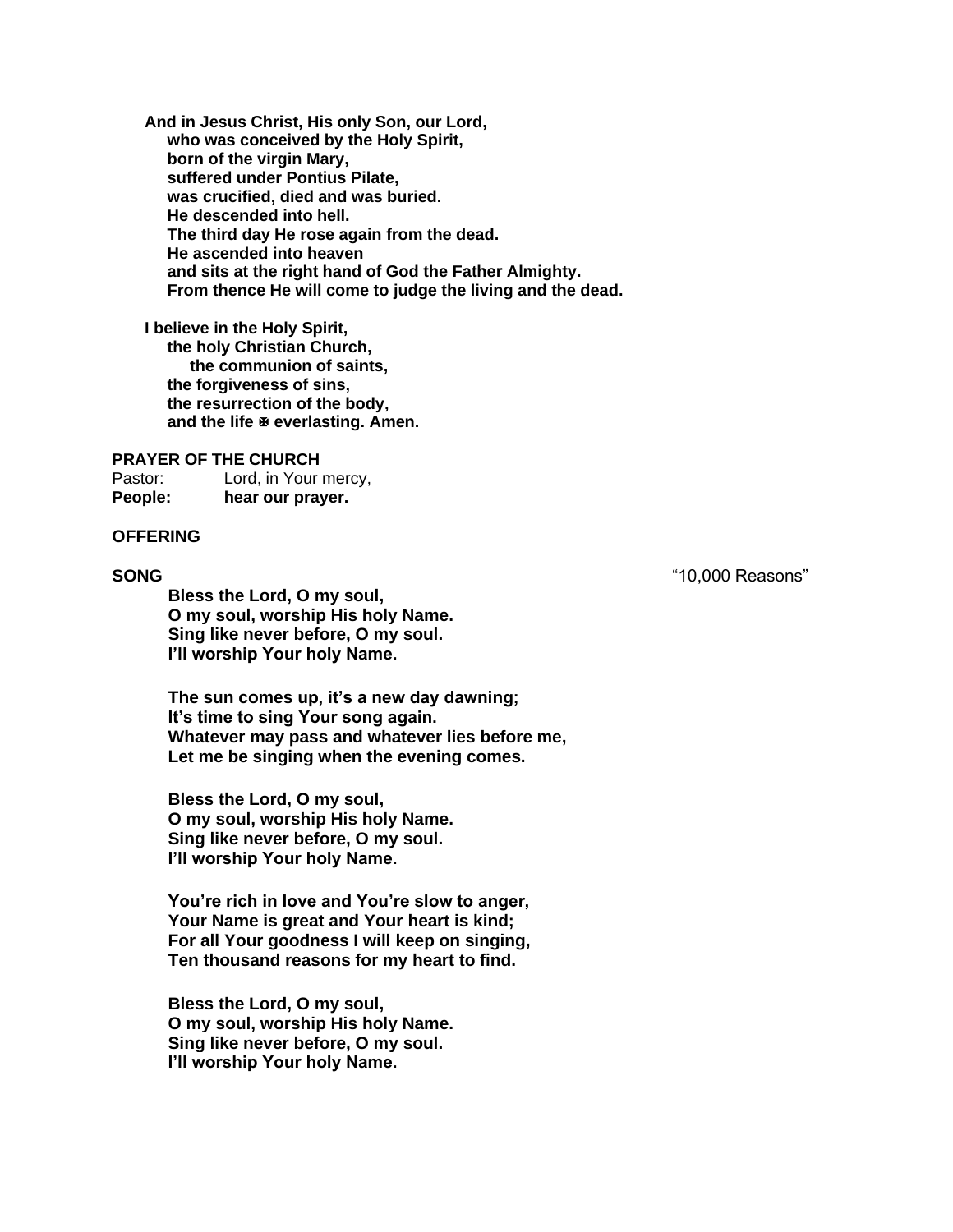**And on that day when my strength is failing, The end draws near and my time has come; Still my soul sings Your praise unending, Ten thousand years and then forevermore.**

**Bless the Lord, O my soul, O my soul, worship His holy Name. Sing like never before, O my soul. I'll worship Your holy Name.**

**Worship His holy Name. Lord I'll worship Your holy Name.**

|         | <b>LORD'S PRAYER</b> Matthew 6:9-13 |
|---------|-------------------------------------|
| People: | Our Father who art in heaven,       |
|         | hallowed be Thy name,               |
|         | Thy kingdom come,                   |
|         | Thy will be done on earth           |
|         | as it is in heaven;                 |
|         | give us this day our daily bread;   |
|         | and forgive us our trespasses       |
|         | as we forgive those                 |
|         | who trespass against us;            |
|         | and lead us not into temptation,    |
|         | but deliver us from evil.           |
|         | For Thine is the kingdom            |
|         | and the power and the glory         |
|         | forever and ever. Amen.             |
|         |                                     |

| <b>BENEDICTION</b> | <b>Numbers 6:24–26</b>                                       |
|--------------------|--------------------------------------------------------------|
| Pastor:            | The Lord bless you and keep you.                             |
|                    | The Lord make His face shine on you and be gracious to you.  |
|                    | The Lord look upon you with favor and $\Phi$ give you peace. |
| People:            | Amen.                                                        |

**HYMN** "Go My Children, With My Blessing" *LSB* 922

**1 Go, My children, with My blessing, Never alone. Waking, sleeping, I am with you; You are My own. In My love's baptismal river I have made you Mine forever. Go, My children, with My blessing— You are My own.**

**2 Go, My children, sins forgiven, At peace and pure. Here you learned how much I love you, What I can cure. Here you heard My dear Son's story; Here you touched Him, saw His glory.**